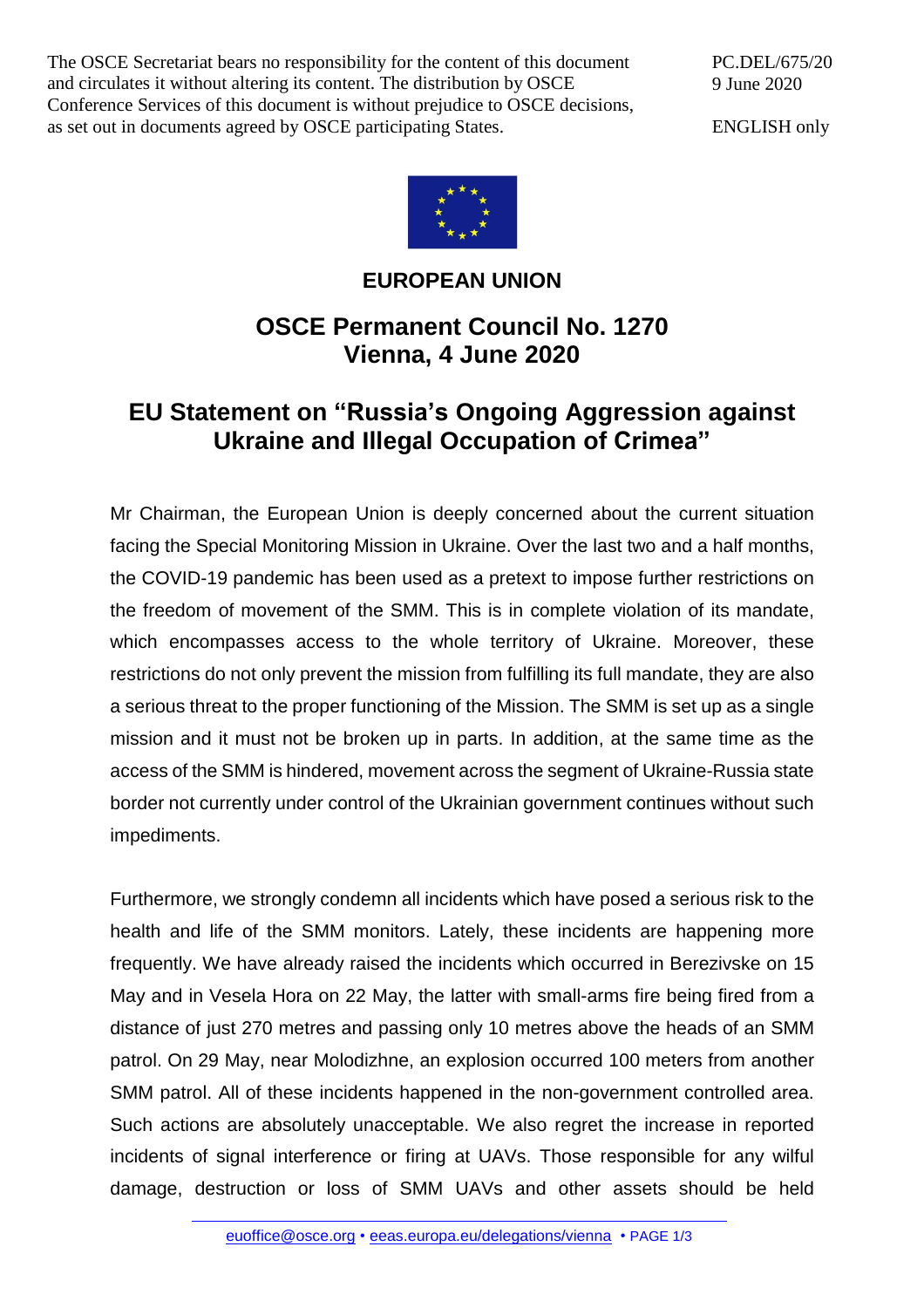accountable, both politically and financially. We recall that ensuring the safety and security of Mission staff and assets is the responsibility of all participating States. Mr. Chairman, the European Union echoes the call by Ambassador Heidi Grau on the sides to take further actions to lower tensions. We also urge the sides to increase their efforts in adhering to a full and comprehensive ceasefire, as was decided in the Normandy Summit in Paris in December. A ceasefire is a first step towards proceeding with the full implementation of the Minsk Agreements. The growing number of civilian casualties highlights the urgent need for a ceasefire. We firmly support the efforts by the Trilateral Contact Group and its representatives from Russia, Ukraine and the OSCE and hope that it will achieve tangible results during its next meetings. We also take positive note of Ukraine's decision to increase its political representation in the TCG. In this context, we commend the Ukrainian leadership for their constructive approach and the political will to negotiate an end to the conflict and call on Russia to act likewise, including within the Trilateral Contact Group.

We also call on the sides to adhere to their previously agreed decisions on disengagement. In this context, we express our strong concern about the violations inside and close to the disengagement areas Zolote and Petrivske.

Mr. Chairman, the European Union remains deeply concerned about the dire situation of human rights and fundamental freedoms in the Ukraine's Autonomous Republic of Crimea and the City of Sevastopol since its illegal annexation by Russia. Over the past six years, residents of the peninsula, and in particular the Crimean Tatars, have been facing systematic restrictions of the human rights and fundamental freedoms, including freedom of expression, peaceful assembly, association, religion or belief. The situation of persons belonging to national minorities remains precarious. Reports point out a narrowing of space for manifestation of Ukrainian and Crimean Tatar identities and enjoyment of the respective cultures in Crimea. Additionally, the conscription campaigns, which have since 2014 drafted over 21 000 individuals to the Russian army, violate international humanitarian law. Moreover, Russia's decree adding most of Crimea and Sevastopol to the list of border territories of the Russian Federation in which non-Russian citizens are prevented from owning land is yet another attempt to forcibly integrate the illegally-annexed peninsula into Russia and to impose Russian citizenship in the peninsula.